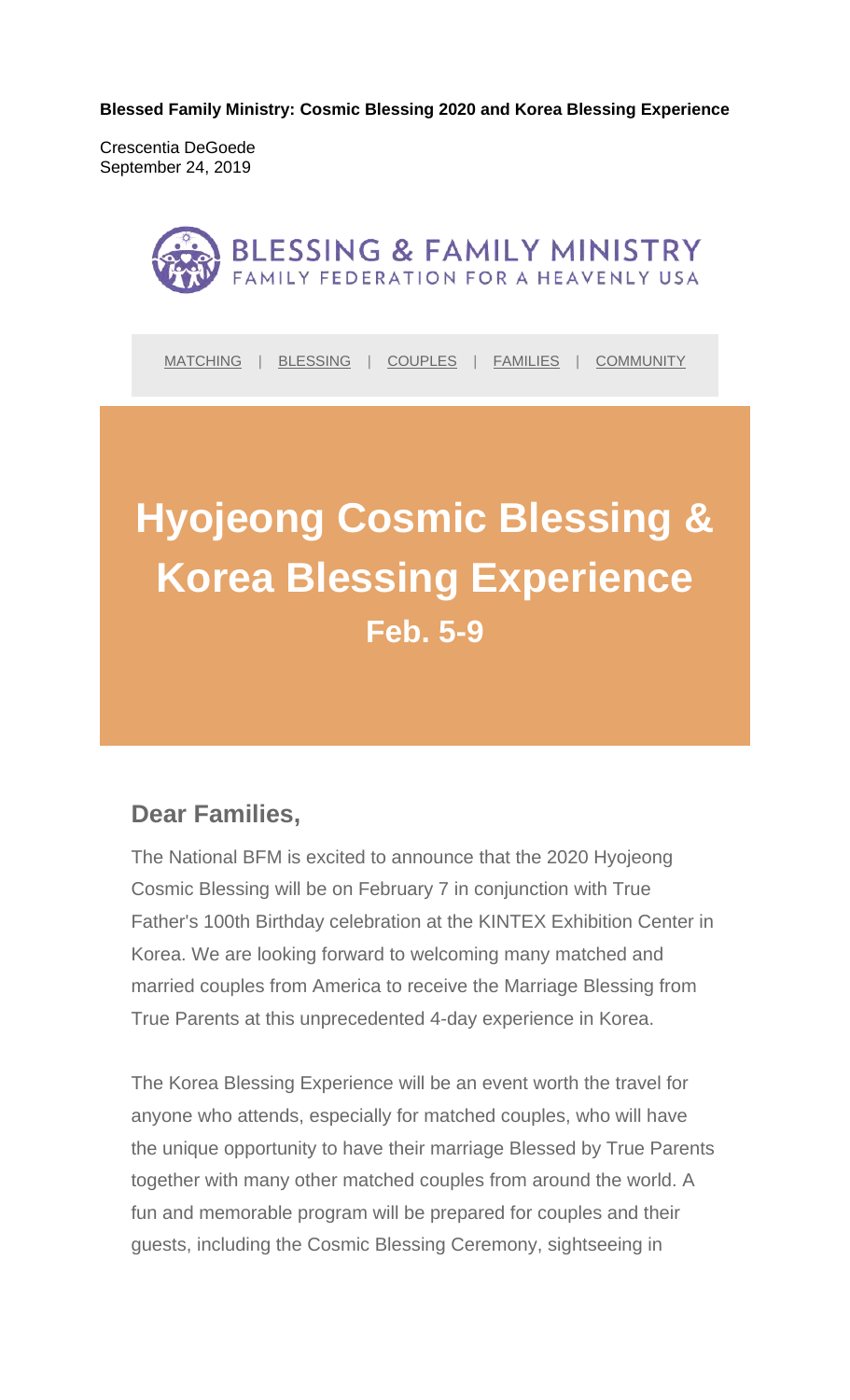Korea, marriage life education, and activities.

If you have not yet signed up for the Korea Blessing Experience, please do so at bfm.familyfed,org/blessing2020.

Blessing Ceremonies will also be held in communities nationwide. For couples planning to participate in the USA or Ministry Leaders planning to host a ceremony, please see the information below.

#### **Korea Blessing Experience**

To take part in this momentous occasion, please read the following information thoroughly and take action as soon as possible, so that you can get the most out of your Blessing experience.

#### **What to Expect**

Feb. 5 (Wed): Arrival in Korea and transportation to accommodations.

- Feb. 6 (Thu): Orientation & Preparation
- Feb. 7 (Fri): Cosmic Blessing & Celebration
- Feb. 8 (Sat): Married Life Education & Organized Sightseeing
- Feb. 9 (Sun): Transportation from accommodations to airport

Participants and their guests should plan to arrive in Korea on Wednesday Feb. 5 (ideally by 2:00 PM) and depart anytime on Sunday, Feb. 9. If it is difficult for you to arrive and depart within that timeframe, please let us know at *jsattinger@* unification, org.

#### **Stay Informed**

Check the event page to sign up for updates and find the most current information.

### **Korea Travel Grant**

We are excited to offer the Korea Travel Grant for the 2020 Cosmic Blessing! To support couples that will travel to Korea, the Blessing &